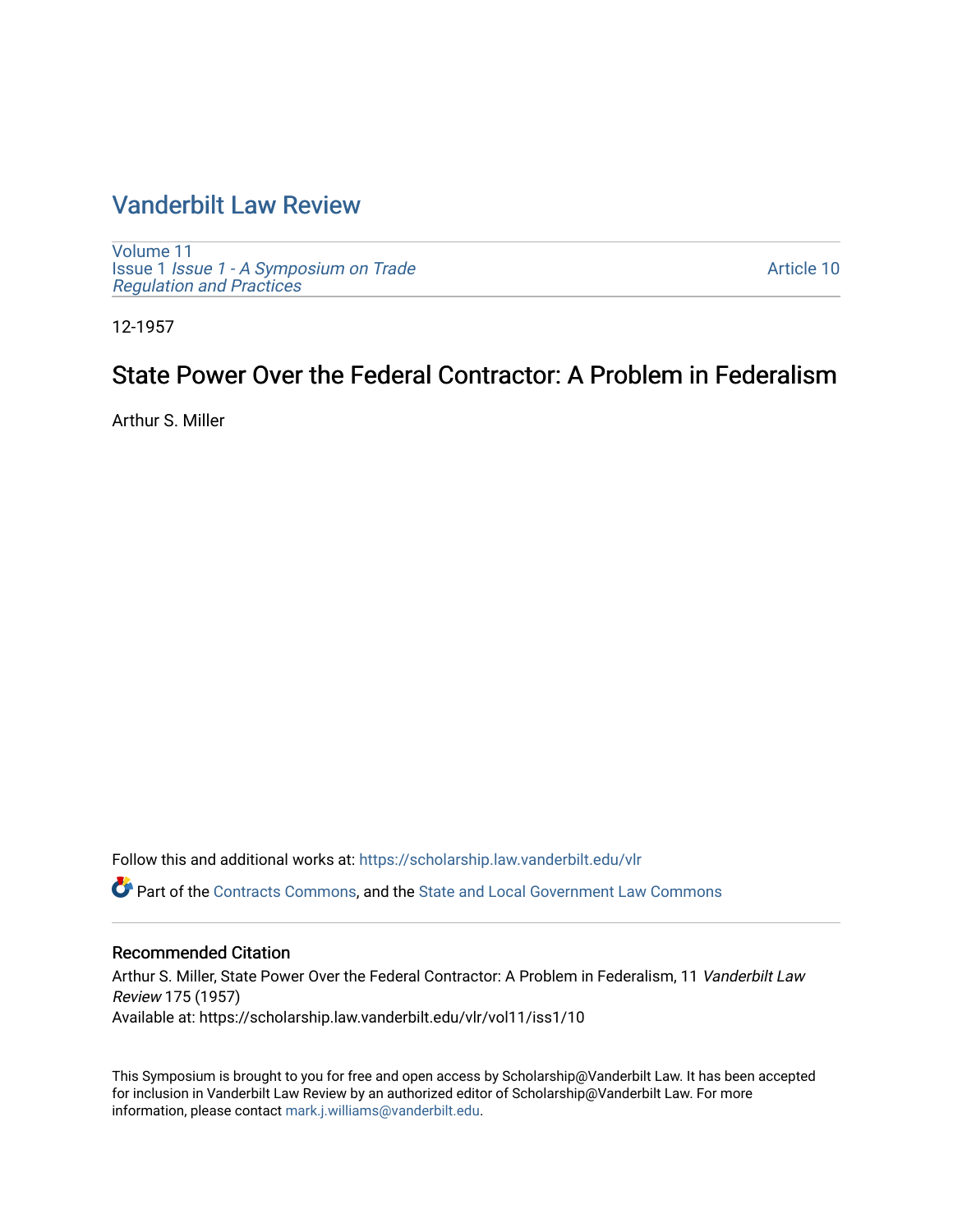# **STATE** POWER OVER THE FEDERAL CONTRACTOR: **A** PROBLEM **IN** FEDERALISM\*

#### ARTHUR **S.** MILLER\*\*

#### **INTRODUCTION**

Striking a proper balance between the oft-conflicting claims of the central and local governments is the continuing problem of a federal system. The problem arises in two main ways. On the one hand, it involves splitting up the jobs which any government must do between the two governments and then ironing out conflicts when overlaps occur. Here, the balance is often struck between the needs for uniformity of treatment and the interests served by viable local governments. Regulation of economic activities in interstate commerce furnishes a ready example. Or it deals, on the other hand, with the direct relationships between the two governments, their agencies and instrumentalities. Illustrative of this aspect is the wobbly path trod by the United States Supreme Court in the development of the doctrine of the intergovernmental tax immunity.

A facet of this second half of the problems of federalism has recently bedome evident in the field of federal contracting. Brought about by the continuing large-scale entry of the national government into the commercial market, chiefly in the form of expenditures by the military departments, the treatment to be accorded the federal contractor is a problem of increasing importance. With the contract device in frequent use by Congress as a means of attaining desired objectives in addition to fulfilling basic matériel requirements,<sup>1</sup> the need has come for establishing the legal status of the federal contractor and of setting out the law applicable to federal contracts.<sup>2</sup> To a large extent problems of status revolve around the question of whether the contractor with the federal agency is also amenable to state law and regulation. This, in turn, raises in a new context ancient doctrines of federal supremacy and intergovernmental relations. My purpose here

2. The literature of government contract law is rapidly increasing, mostly in the form of articles in legal periodicals. That a separate body of law-a federal common law of government contracts-is being created cannot be doubted.

175

<sup>\*</sup> This article is an expansion of remarks made by the author as a participant in the Fourth Annual Institute on Government Contract Law held at George Washington University in April, 1957.

**<sup>\*\*</sup>** Professor of Law, Emory University; on leave of absence, 1957-58, as a Guggenheim Fellow.

<sup>1.</sup> A discussion of the use of the contract device by the federal government to attain certain nonprocurement objectives may be found in Miller, *Govern-ment Contracts and Social Control: A Preliminary Inquiry,* 41 VA. L. REV. 27 (1955). A considerable amount of government regulation of business activity does take place through resort to conditions attached to federal contracts.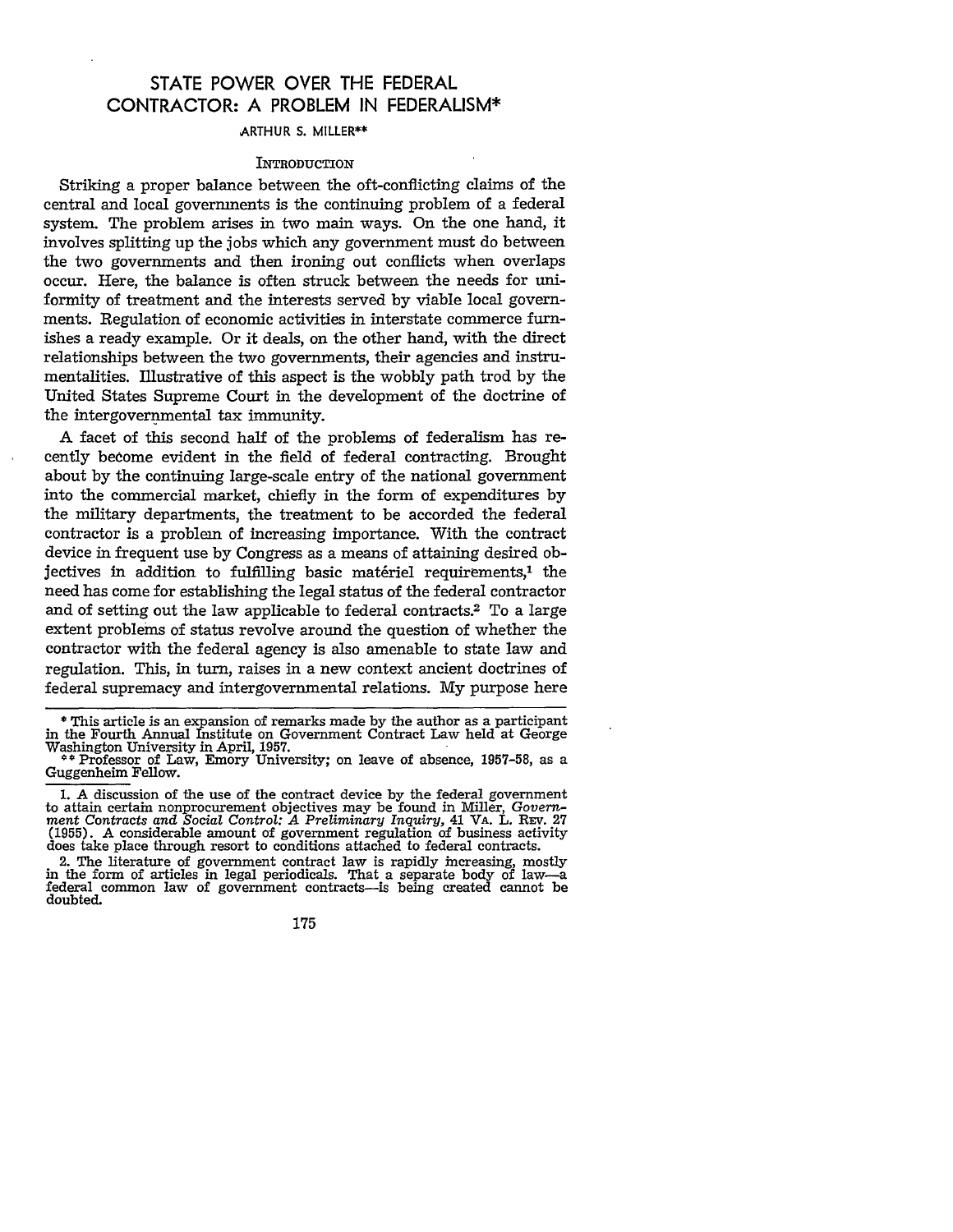is that of inquiring into the questions involved in the status problem. The focus will be dual in nature: (a) on the question of how far the state may tax federal contractors and (b) on the state's power to regulate those contractors under the broad scope of its police powers.

The question of state power over the federal contractor is one which is peripheral to the main perspective of the procurement contract. It does not deal with the technicalities of contract interpretation, or with the principal preoccupations of either the federal procurement officer or the contractor. Nevertheless, it is an important problem, one which can have a very real effect on expenditures of the federal government and on the activities of the contractor.<sup>3</sup> The precise outer boundaries of the problem area have not been fixed, although the comparatively greater amount of litigation in the taxation field has resulted in a greater development of the law. There have been few regulation cases; and in those, the courts have displayed a tendency to use tax cases as precedent in deciding regulation matters. Pending before the Supreme Court at this writing are cases on both taxation and regulation which are awaiting argument and decision in the term beginning in October 1957; these will be discussed in detail below. When decided, they may clarify much of what is still uncertain in the law relating to the status of the federal contractor vis-à-vis the various state governments.

In large measure both the federal officials, whose job it is to enter the commercial market to fulfill the government's matériel needs, and the federal contractor, wherever he may be and of whatever size he may be, tend to look upon attempts by states to tax or regulate with a skeptical eye. The state appears as some alien interloper whose activities result only in hardship and delay to the contractor and consequent annoyance and financial cost to the federal government. By

POLITICS OF INDUSTRY 21-22 (1957).<br>
"A budget for defense which takes a substantial part of the total product<br>
of industries carries a vast power to shape the pattern of the economy. The Department of Defense, for reasons which in military terms may be sound, prefers to deal with the few rather than the many and to place orders with single concerns for large quantities of materiel **....** The result is that the largest aggregate of purchasing power in the country is employed as an instrument for the concentration, rather than the diffusion, of economic wealth and power." *Id.* at 98.

**<sup>3.</sup>** The billions of dollars being spent annually makes the entire question of federal procurement an important one in the national economy. Walton Hamilton has recently made the following observations: "[T]hrough the placing of contracts, the Government has alike the power and opportunity to affect the industrial structure. As the percentage which the military budget national economy is enhanced. The military, has exhibited a preference to deal with the few rather than the many; it has shown reluctance to break down a large order which can be filled only by a giant concern into a series of smaller orders which will invite independents to bid. Thus the military, with an eye solely to defense, gives an impact to the trend toward concentration **....** In many areas of industry, growth or decline, success or bankruptcy, depends upon how the military throws its weight around." HAMILTON, **THE**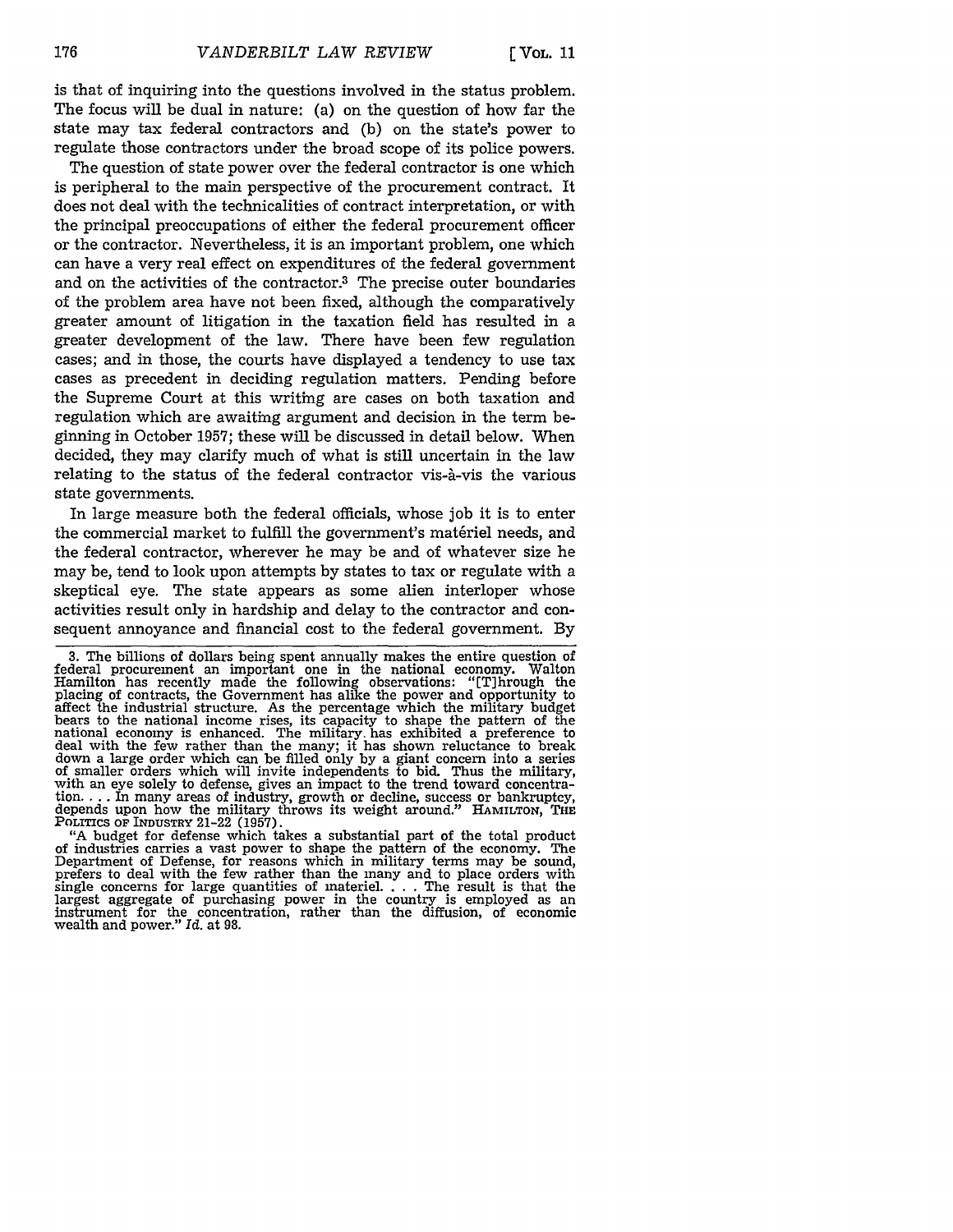and large, accordingly, a prevailing idea in the federal procurement circles seems to be that of avoiding, whenever possible, the impact of state intervention into contractual matters. Running through the procurement regulations is a thread of policy which has the effect of trying to insulate federal contracting from state power of whatever type. That this is not entirely justified is one of the conclusions which will be reached in this Article.

#### BACKGROUND OF THE PROBLEM

Before setting out the detailed state of legislation and judicial decision in the problem area, it may be helpful to fit it into the larger pattern of federal-state relations. This can be done in brief form.

Conflicts between the state and national governments have traditionally given rise to considerable litigation. A large amount of classical constitutional law deals with the definition of the proper scope of activity of each government and with their relationship to one another. Speaking broadly, the historical pattern has been one of judicial delineation of a system whereby both governments were accommodated side by side, each performing its job without undue interference from the other. This was early set in its pattern with the reiteration by Chief Justice John Marshall of the principle of federal supremacy in the area of the national government's delegated powers. The case was McCulloch *v. Maryland4* and the date was 1819. Thereafter came the rise of the doctrine of reciprocal immunity of each government with respect to the other-immunity from regulation and immunity from taxation. Even so, it was not an entirely equal position in which the two governments found themselves: the scale has always reflected Marshall's belief that it should be tipped on the side of the federal government. This was particularly true in taxation, but also in regulation. To some extent, this federal pre-eminence was articulated in the notion that activities of state governments can be split into "governmental" and "proprietary" functions, while all federal activities are considered to be "governmental."<sup>5</sup>

*McCulloch* is the seminal case which set the pattern of doctrinal development in both tax and regulation matters. It established the doctrine of federal immunity from state taxation, basing it on the notion of federal supremacy, and became the landmark case in the history of the intergovernmental tax immunity.6 Shortly thereafter, in another tax case, the Supreme Court uttered a dictum which seems to be the first Court statement on the question under inquiry here:

6. See Rakestraw, *supra* note **5,** for a discussion.

<sup>4. 17</sup> U.S. (4 Wheat.) 316 **(1819).**

**<sup>5.</sup>** See Rakestraw, *The Reciprocal Rule of Governmental Tax Immunity- A Legal Myth,* **11 FED.** B.J. **3 (1950).**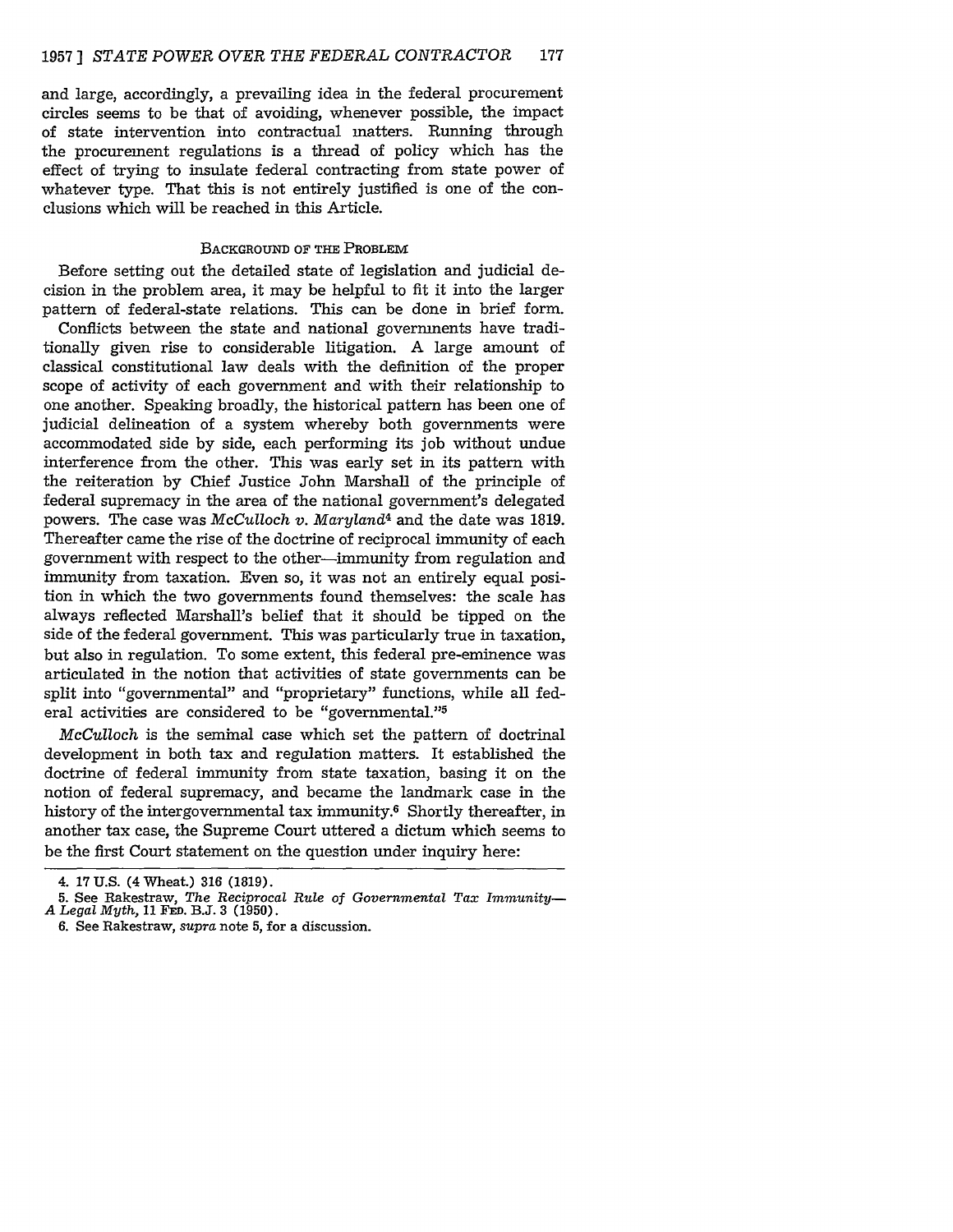Can a contractor for supplying a military post with provisions, be restrained from making purchases within any State, or from transporting the provisions to the place at which the troops were stationed? or could he be fined and taxed for doing so? We have not heard these questions answered in the affirmative. It is true, that the property of the contractor may be taxed, as the property of other citizens; and so may the local property of the Bank. But we do not admit that the act of purchasing, or of conveying the articles purchased, can be under State control.<sup>7</sup>

So far as regulation is concerned, the decisions, relatively sparse, have again set out what is essentially a situation of reciprocal immunity, but which is again slanted in favor of the national government. In the cases which have been decided, a distinction is made between the activities under state scrutiny-whether it is an actual federal instrumentality (as the Post Office Department) or whether it is a private organization doing business with the government. The leading case is *Johnson v. Maryland,8* in which Justice Holmes used the *McCulloch* rationale to strike down a state attempt to require Post Office truck drivers to get state drivers' licenses.

In large measure, thus, the historical pattern has been one of the Supreme Court providing constitutional warrant for the unifying forces of American society. **Any** local regulation of a federal activity, whether or not it is part of the national government's actual activities, has usually been invalidated. On the other hand, federal attempts to regulate the activities of the states have at times been upheld.9 The Court has given its imprimatur not only to national regulation of economic matters under the interstate commerce clause, but also to the few efforts of the federal government to tax or regulate the actual activities of state governments.

It is against that background that the question of state power to tax and regulate the federal government can be viewed. The basic question involves a determination of whether the undoubted immunity of the federal government and its agencies from interference of any type **by** state governments is to be extended to an entity which is an instrumentality of the national government but not actually a part of it. Also involved is the subsidiary question of the power of Congress in this area, and the extent to which that body can either immunize federal instrumentalities from state intervention or remove such immunities.

### **THE STATE GOVERNMENTS** VIS-A-VIS **THE** FEDERAL CONTRACTOR

The question of state power over the federal contractor has be-

**<sup>7.</sup>** Osborn v. United States Bank, 22 U.S. (9 Wheat.) 738, 867 (1824). 8. 254U.S. 51 (1920). 9. One of the most recent is California v. Taylor, **353** U.S. **553** (1957).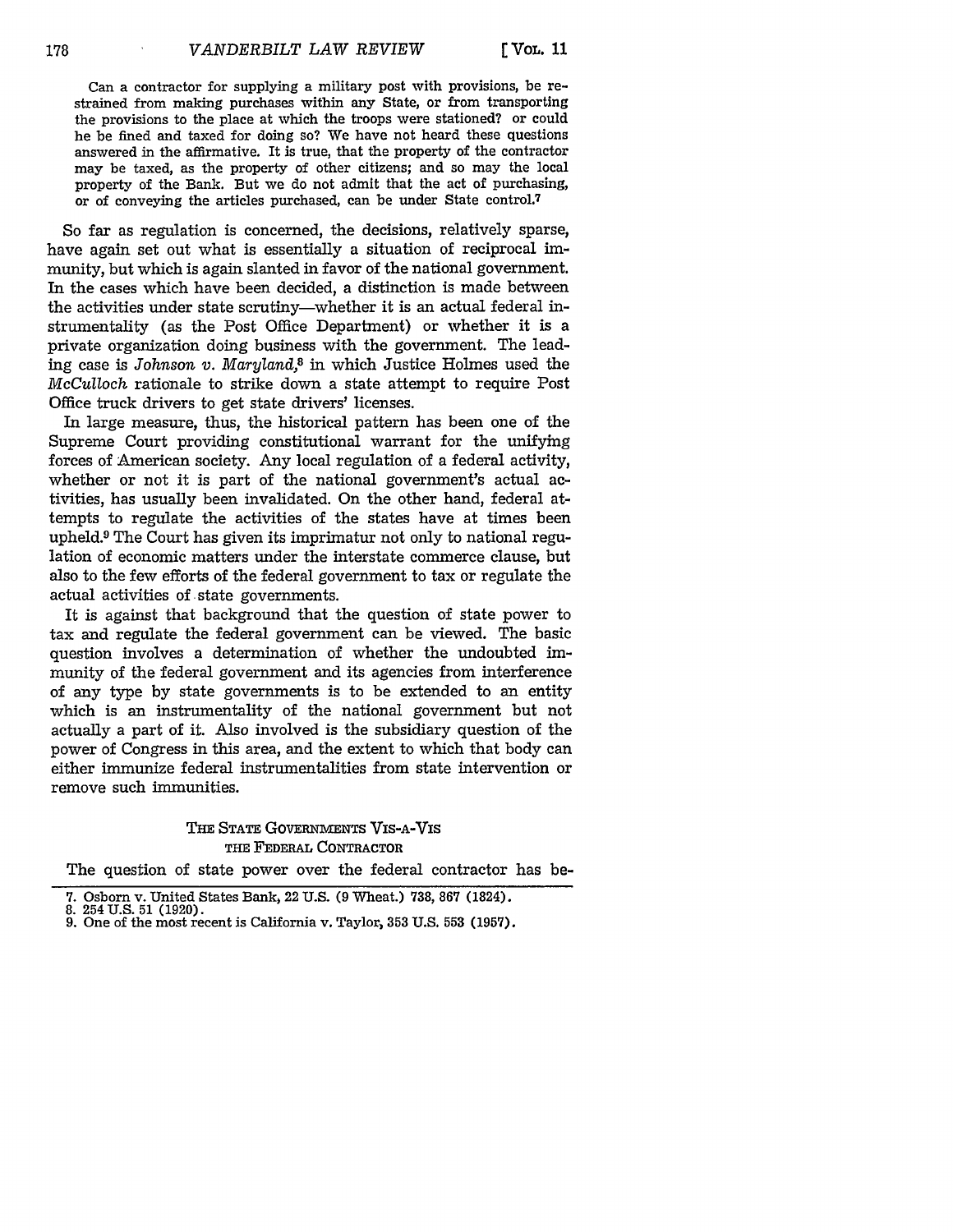come important only in recent years, largely because of the massive continuing interventions which the federal government now makes into the marketplace. As the largest buyer by far in the market, it has a pervasive influence.<sup>10</sup> With regard to state governments the fundamental principle followed by procurement officials is that of avoiding as much state intervention into federal contracts as is possible. This is done largely through administrative decision, for Congress has usually been silent on the point. And in this tactic of avoidance of state power the federal government has found a really ally in the private contractor.

### *State Power* to *Tax the Federal Contractor*

Speaking generally, states have no power to tax the federal government or any of its agencies. This notion found early expression in Chief Justice Marshall's dictum that "the power to tax involves the power to destroy" which he enunciated in *McCulloch v. Maryland."* But a federal contractor is a private entity, one which acts autonomously save as limited by contract. Hence it is not, by the very fact that it has a consensual agreement with a federal agency, immune from state taxation. Its immunity, if any, only comes if it can be considered to be so intimately connected with the national government that it becomes, in a legal sense, a part of the Government. We have noted above the doctrinal development which serves to insulate the federal government from any state interference. To some extent the problem of state taxation of the federal contractor requires an application of the same concepts. In another sense, the problem requires that a balance be struck between the interests served by federal immunity from state intervention and the undoubted power of the states to tax whatever exists within their respective jurisdictions.

In its decisional development the Supreme Court has tended to follow a conceptual path. Rather than make what would be economic judgments about the impact of a tax and what burden in fact a tax imposes upon the federal government, the Court has erected what can be called a "legal incidence" test of validity of the tax. Accordingly, it is clear that states cannot tax a federal contractor if the legal incidence of the tax falls directly on the federal government.<sup>12</sup>

<sup>10.</sup> In addition to HAMILTON, op. cit. supra note 3, see Miller, Military<br>Procurement Policies: World War II and Today, 42 AM. ECON. REV. 453 (Supp.<br>No. 2, 1952): "For over a decade, military appropriations and expenditures

new Work and experimente in the economy.<br>
11. 17 U.S. (4 Wheat.) at 431. Later answered by Justice Holmes when he<br>
said that "The power to tax is not the power to destroy while this Court sits."<br>
Panhandle Oil Co. v. Missi

<sup>(1954).</sup>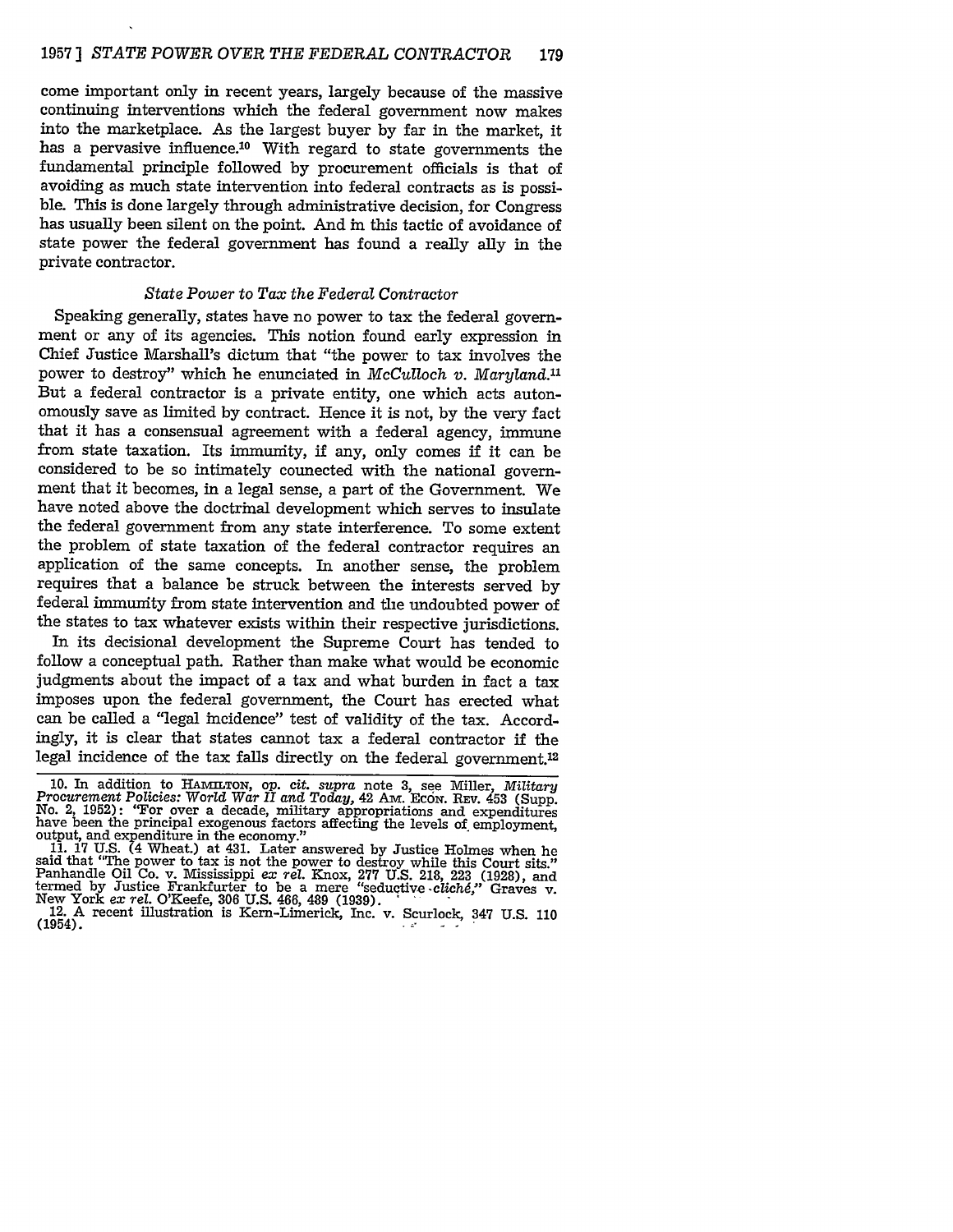The opposite is true: **A** state can tax a federal contractor **if** the incidence of the tax is on the contractor even though the financial burden of the tax is eventually passed on to the federal government. In this manner, the Court escapes the necessity of measuring the actual burden of the tax. At the same time, by dealing in concepts it is able to use the type of language which lawyers are accustomed to hearing.<sup>13</sup>

This legal incidence test characterizes a great many of the tax cases-perhaps all of them. Whatever the type of tax the state seeks to levy-whether it is a property, gross income, privilege, sales or use tax—the chief inquiry seems to be on the question of who has to bear the initial burden of the tax. If it is the federal contractor, then the tax is deemed proper and upheld; if it is the Government, then the tax is bad and invalidated. The fact that the ultimate result in both would be about the same, that is to say, the fact that the economic burden would fall in both instances on the national government and with about the same impact, has not altered the result.

Thus a state cannot tax either real or personal property the title to which is vested in the United States government. The leading case is *United States v. County* of *Allegheny,* decided in 1944.14 There the Supreme Court held that an ad valorem general property tax on machinery owned by the federal government and leased to one of its contractors could not be taxed by the state. But it may be significant that the state in this litigation sought to tax the entire value of the property in question, not the leasehold value of the property in the hands of the lessee. Would the result have been different had the tax been levied on the possessory interest of the contractor, rather than on the entire value of the machinery?

This question is not yet definitively resolved. Authority both ways exists, but there has been no authoritative pronouncement by the Supreme Court. Two California cases and a recent Wisconsin decision indicate that some state courts have upheld taxes on federal property when levied on less than the full ownership interest. In *Kaiser Co. v. Reid15* an ad valorem property tax was levied on the possessory interest which Kaiser had as the tenant of shipyards owned by the United States. Calling Kaiser a "tenant for years," the California court found that such an interest was a real property interest and hence taxable. The court rejected the claimed immunity predicated

15. **30** Cal. 2d 610, 184 P.2d 879 (1947).

**<sup>13.</sup>** *Cf.* **POWELL, VAGARIES AND** VARIETIES **IN** CONSTITUTIONAL INTERPRETATION **139 (1956).**

<sup>14.</sup> **322 U.S.** 174 (1944). The fact that the United States owns some 25% of the entire nation indicates the magnitude of tax loss involved. See Miller, State Taxation of Federal Contractors: A Proposal, 4 J. Pub. L. 299 (1955); Deming, Tax-free U.S. Industrial Property a Problem, 43 NAT'L MUNIC 95 (1954).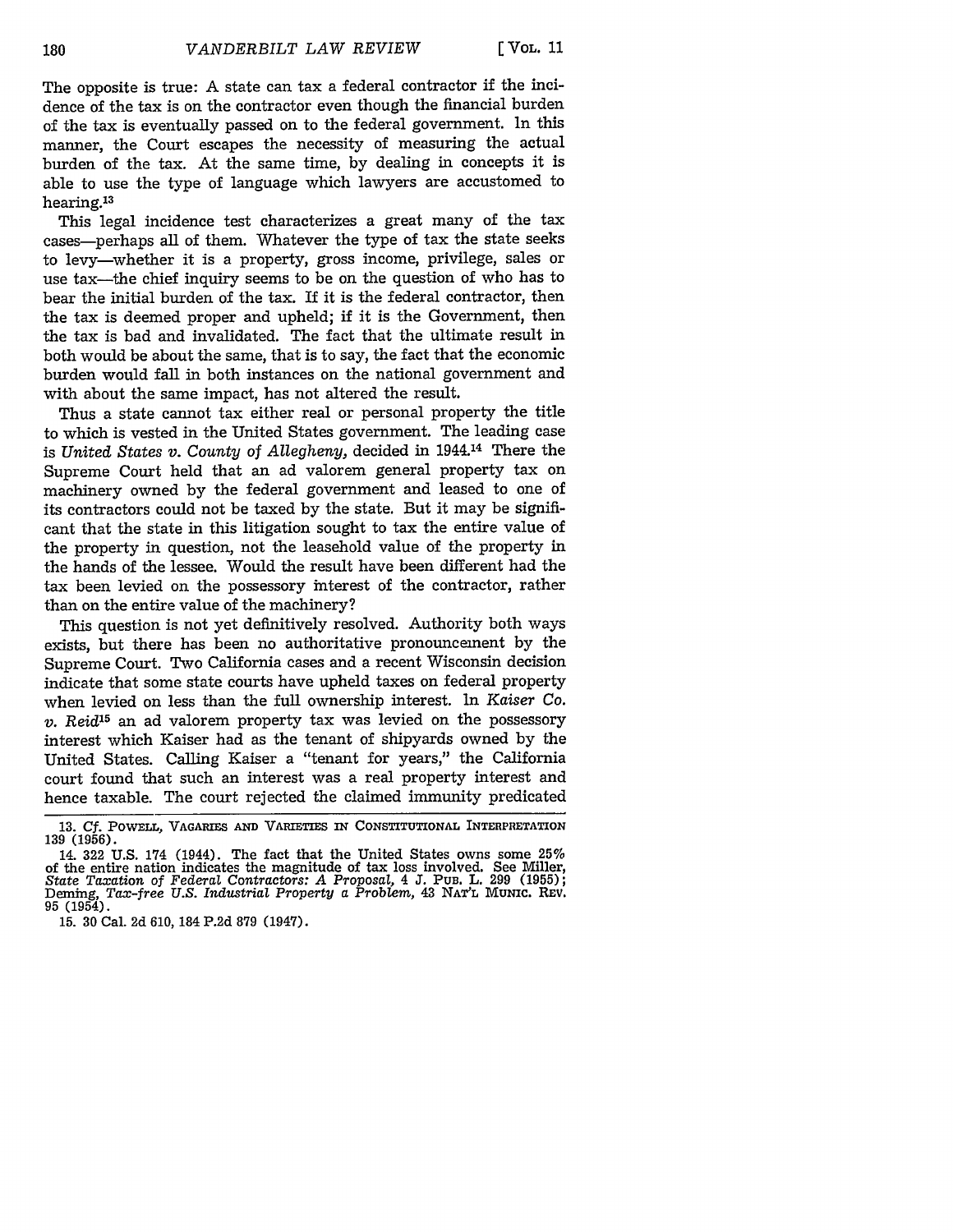on the *Allegheny County* case, on the basis that in that case "had there been an attempt **..** to segregate . . . [the] possessory interest [of the bailee] from that of the United States, the tax on [the bailee's] interest would have been upheld."'16 And in *Timm Aircraft Corp. v. Byram17* the same court reached a similar result in a case involving an ad valorem tax on a bank deposit which the federal government had established to assist the contractor in financing the contract. In 1957 Wisconsin's Supreme Court, in *American Motors Corp.* v. *Kenosha,18* also found a taxable interest in federal property in the hands of a contractor.

Contrary results have been reached by other courts. Presently in the course of litigation in California, for example, are cases in which Los Angeles County attempted to tax the possessory interest of contractors in certain items of personalty. The tax was levied on the interest the contractors were asserted to have in airplanes and other military end-items in the possession of the contractors. At this writing, the only decision has been in the trial court. There, an oral decision was rendered March 22, 1957, striking down the tax, Judge Vernon W. Hunt stating that "this personal property was, on the tax date, merely in the temporary permissive custody and use" of the contractors; hence, the contractors' interest was not "personal property 'capable of private ownership' within the meaning of the California Constitution."<sup>19</sup> And in *Detroit v. Murray Corp.*,<sup>20</sup> the Court of Appeals for the Sixth Circuit reached a similar conclusion. Using *Allegheny County* as controlling precedent, the court invalidated an attempt to tax items in the contractor's possession, the technical legal title to which had passed to the federal government through operation of the "partial payment" clause of the standard procurement contract.<sup>21</sup> This case, combined with two others, is presently on the docket of the United States Supreme Court and should reach decision during the October 1957 term of the Court.

Whether the highest Court will uphold these conceptual attempts to evade past conceptualism of the Court is uncertain. Certainly it is the demand of the procurement officials of the federal government that it not do so. Large sums of money are involved, running into millions of dollars. The impact on the military budget, if the taxes

<sup>16. 184</sup> P.2d at 890.

**<sup>17.</sup>** 34 Cal. 2d 632, **213 P.2d 715 (1950).**

<sup>18. 274</sup> Wis. **315,** 80 N.W.2d 363 (1957).

<sup>19.</sup> Judge Hunt said that he was bound in his decision by Douglas Aircraft Co. v. Byram, **57** Cal. **App. 2d 311, 134 P.2d 15** (1943). This case has great financial significance, for millions of dollars of potential tax are involved.

<sup>20. 234</sup> F.2d 380 (6th Cir. 1956), cert. granted, **352** U.S. 963 (1957).

<sup>21.</sup> Under the partial payment clause, title to the property upon which the partial payment is made prior to completion of the contract vests in the government in its condition at the time of payment.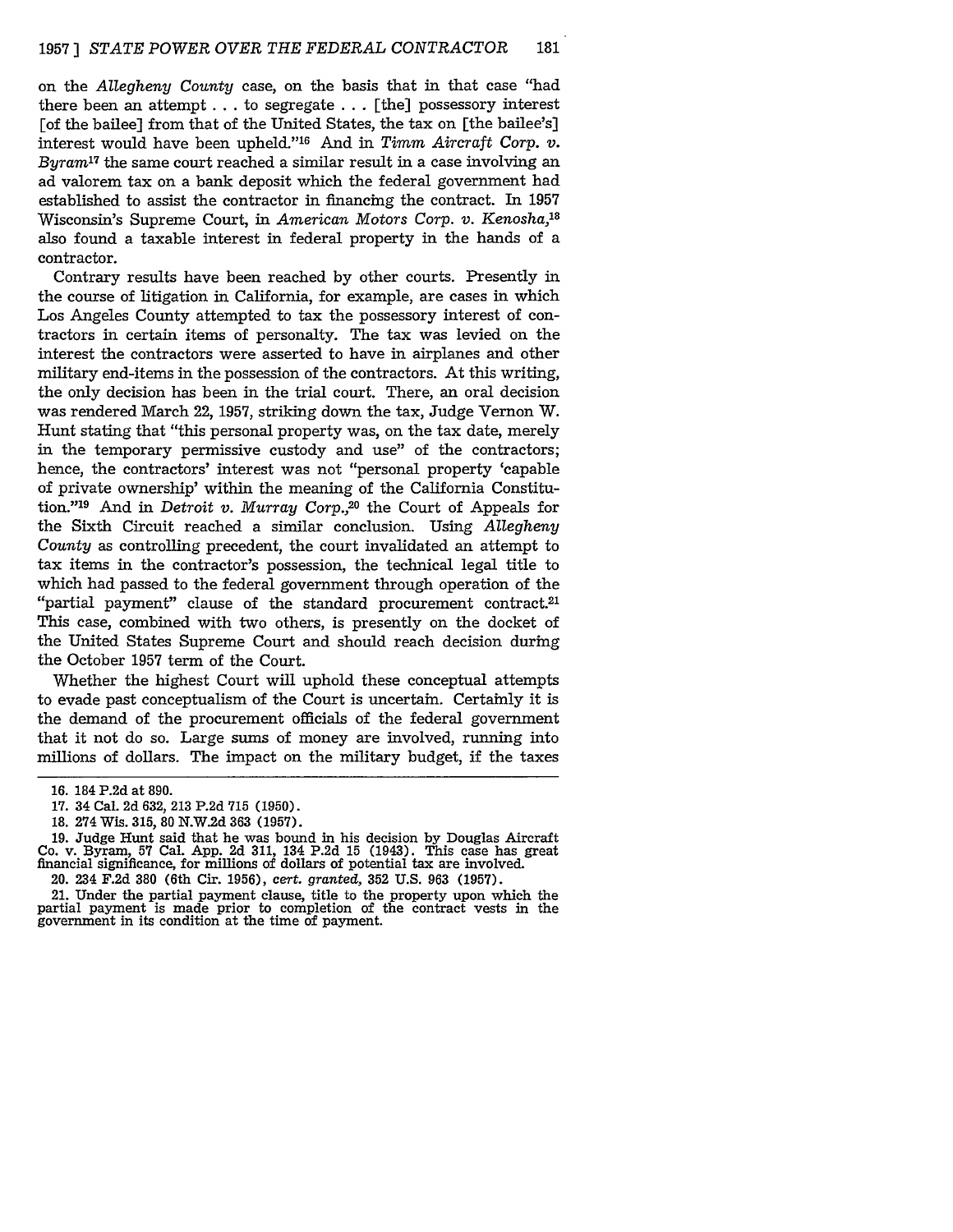**E VOL. 11**

were to be upheld, could be substantial.<sup>22</sup> On the other hand, loss of the potential tax income to the states could make a considerable dent in state and local revenues. The Court has not displayed any particular concern in the past for the fiscal needs of the states, an occasional statement to the contrary notwithstanding (for example, "interstate commerce must pay its way"), so it may well be that the decision will be that of refusing to recognize dual interests in personal property and thus invalidating the taxes. Some evidence to the contrary may be found in the five to four decision in 1956 in *Offutt Housing Co. v. County of Sarpy.23* In that case the five majority justices found a congressional expression of consent that state taxation be allowed of a leasehold of land on an Air Force base. In the course of the opinion, Justice Frankfurter had this to say: "Petitioner also argues that the state tax, measured by the full value of the buildings and improvements, is not the 'lessee's interest' but is on the full value of property owned by the Government. Labeling the Government as 'owner' does not foreclose us from ascertaining the nature of the real interests created and so does not solve the problem."<sup>24</sup> This may be a straw in the wind, portending a possible decision in which split property interests are recognized.

The other types of taxes exhibit patterns similar to that in property taxation. Thus in *James v. Dravo Contracting Co.,25* decided in 1937, the gross income of an independent federal contractor was found to be the property of the contractor; accordingly, a state gross receipts tax on that income was not invalid merely because it could be and was in fact passed on to the federal government. It is noteworthy that the federal government, in a rare burst of generosity, argued for the validity of the state's exaction in this case.26 It soon repented, however, and strongly opposed the imposition of state sales and use taxes on its contractors a few years later. But the change in heart came

23. 351 U.S. 253 (1956); Note, 18 GA. BAR. J. 202 (1956).<br>24. 351 U.S. at 261, citing Millinery Center Bldg. Corp. v. Commissioner,<br>350 U.S. 456 (1956). See Fort Dix Apartments Corp. v. Borough of Wrightstown, 225 F.2d 473 (3rd Cir. 1955).<br>
25. 302 U.S. 134 (1937).<br>
26. An account of this singular act may be found in 1 FREUND, CONSTITU-

26. An account of this singular act may be found in 1 FREUND, CONSTITUTIONAL LAW: CASES AND OTHER PROBLEMS 701 (1954).

<sup>22.</sup> The taxes involved in the litigation in Los Angeles City and County would eventually run into many millions of dollars. See note 19, *supra*. Federal procurement officers have, without statutory warrant but relying on judicially-created law, consistently opposed attempts by states to tax federal property and federal contractors. In addition to the use of the partial payment clause, see note 21, *supra*, as a device to avoid taxes, the A Procurement Regulation contains the following statement of policy: "As a general rule, Government purchases are exempt from state and local taxes. This exemption shall be made use of to the fullest extent available, by means<br>of purchase on a tax exclusive basis and execution of an approved tax<br>exemption certificate."  $32 \text{ C.F.R.}$  § 11.301 (1954). Even so, the federa appropriate provision for reimbursement. See 32 *id.* § 11.401.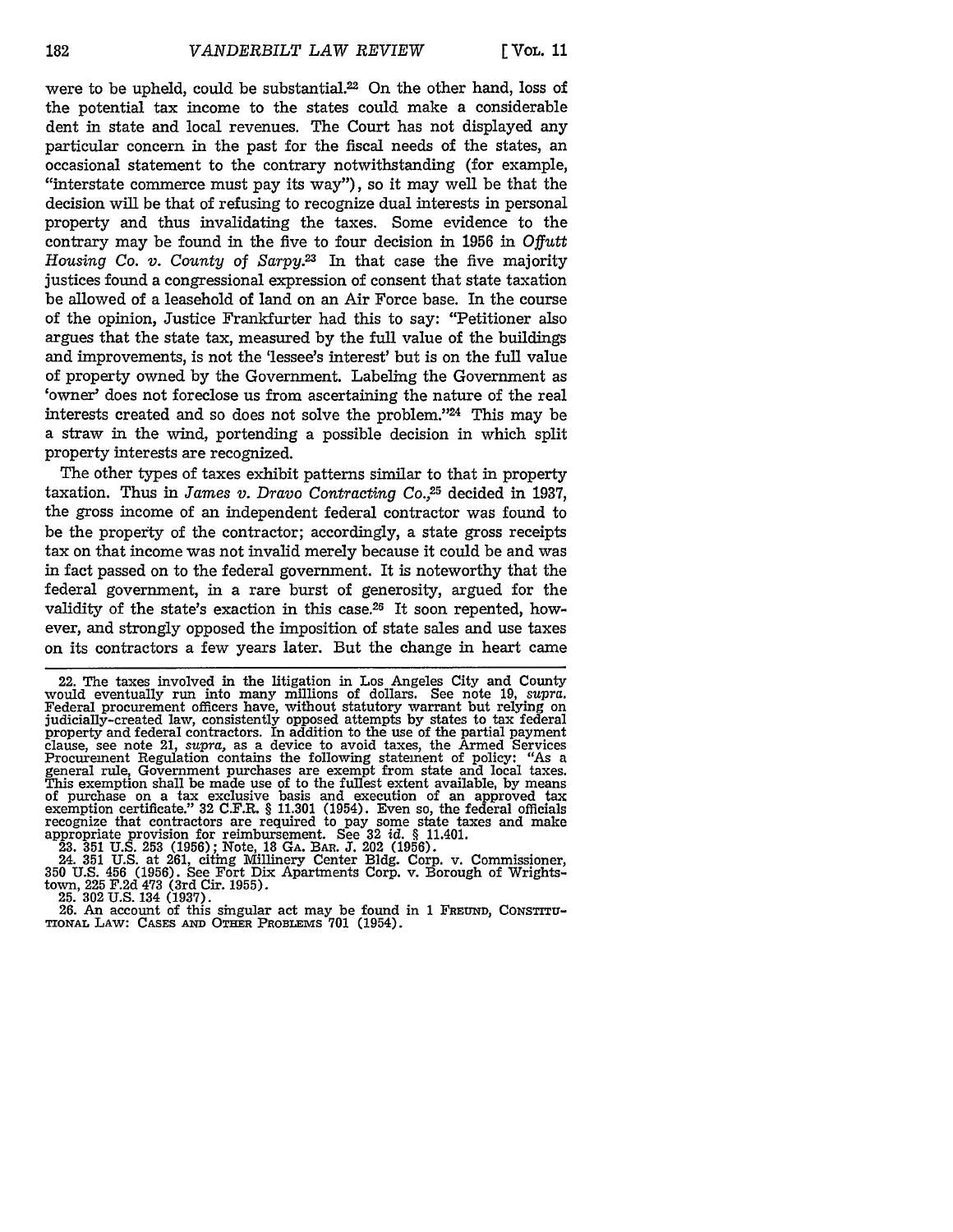too late to stem the tide: in the companion cases of *Alabama v. King & Boozer27* and *Curry v. United States28* such taxes were upheld when imposed on independent cost-plus-fixed-fee federal contractors. In both of these cases, the Supreme Court found that the contractor was not an agent or instrumentality of the government. Had it done so, the result probably would have been different, as witness the 1954 decision in *Kern-Limerick, Inc. v. Scurlock.29* And in 1953 a state tax laid upon the storage of federally-owned gasoline was upheld as being a tax on the privilege of storing, and thus on the contractor, not on the property itself.<sup>30</sup> Again, the dominant principle was, to use the late Thomas Reed Powell's term, not "who is hurt, but who is hit."3

In two other doctrinal areas states have been inhibited in taxing the federal contractor. The first of these is the exemption which goods shipped in interstate commerce enjoy from state taxation. The federal procurement officials have seized upon this judicially created constitutional doctrine to build another method of tax avoidance. The technique is to designate a point at which the federal government takes title and delivery to property beyond the territorial boundaries of the state of manufacture.32 Military end-items, for example, which are delivered across state lines are not subject to local sales taxes, the legal incidence of which falls on the federal contractor. The cases are relatively sparse on the precise point, but a 1938 decision, *J.* D. *Adams Manufacturing Co. v. Storen,33* clearly sets out the prevailing rule. Of course, this scheme of tax avoidance could not work where partial payments are used by the procurement officials, with the consequent passage of legal title on making of such payments.

The other inhibition on state power to tax is one which is the creature of the individual states. Some state tax statutes have provisions that a purchaser who buys items for resale does not have to pay a sales tax on the first sale. The question has come up in state courts of whether a federal cost-plus-fixed-fee contractor is a purchaser for resale and thus exempt from local sales taxes. The few cases which have so far been decided indicate that this area of immunity from local taxation may also be available to some federal contractors.<sup>34</sup>

The foregoing outlines in brief form the existing state of the law on state power to tax federal contractors. In sum, tax doctrine is based on a rather arid conceptualism which the Supreme Court has followed. Since the impact of taxes is economic or financial, it would seem

- 
- **32.** See, for a brief discussion, Miller, *supra* note 14, at 311-12.
- 
- 33. 304 U.S. **307** (1938). 34. See Miller, *supra* note 14, at 313-14.

<sup>27. 314</sup> U.S. 1 (1941).<br>28. 314 U.S. 14 (1941).<br>29. 347 U.S. 110 (1954).<br>30. Esso Standard Oil Co. v. Evans, 345 U.S. 495 (1953).<br>31. Powell, op. cit. supra note 13, at 141.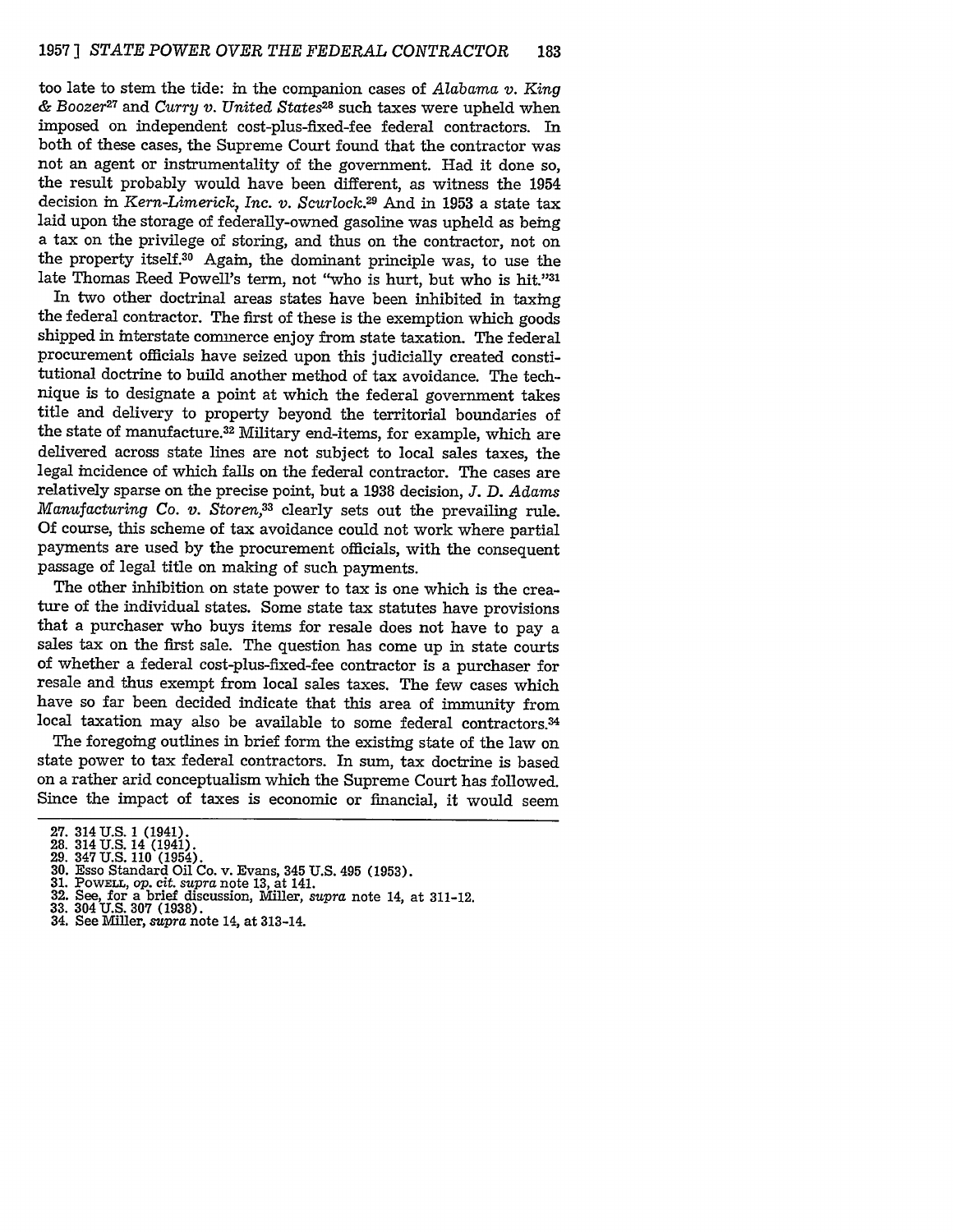that a more realistic approach would be that of assessing the economic impact of various state taxes on the federal government. But this the Court has not done. And neither has Congress seen fit to enter the scene and indicate its desires. Even though under prevailing law Congress has power to immunize federal contractors from state taxation or to remove existing immunities, $35$  it has not succeeded in doing more than peck around the edges of the problem area.<sup>36</sup> At stake here are two economic interests which must be balanced-the interest in military and other federal procurement being carried on at as low a cost as possible and the interest in financially viable state and local governments. The failure of the Supreme Court to come to grips with the real problem and the failure of Congress to do anything about it at all is an unedifying commentary on the activities of those two august branches of government.<sup>37</sup>

#### *State Power* to *Regulate the Federal Contractor*

Compared with taxation, little litigation has arisen over the extent of state power to regulate federal contractors. Consequently, there is considerable doubt as to the permissible limits of such regulation. As Corwin recently put it, "The extent to which States may go in regulating contractors who furnish goods or services to the Federal Government is not as clearly established as their right to tax such dealers."38 Those cases which have been decided, moreover, are somewhat contradictory.

The most recent statement by the Supreme Court came in December 1956, in *Leslie Miller, Inc. v. Arkansas.39* In that case an attempted regulation of construction contractors was invalidated. The Air Force solicited bids for the construction of refueling facilities on an air base in Arkansas. A state statute required all contractors on any construction project of \$20,000 or over to obtain a license from the state. The low bidder, a Fort Worth, Texas firm, received the contract, but did not obtain the license. Arkansas fined the contractor under the terms of the statute. After the state's supreme court had upheld the statute,

<sup>35.</sup> See *e.g.,* Carson v. Roane-Anderson Co., 342 U.S. 232 (1952), later over-

ruled by Act of Aug. 13, 1953, c. 432, 67 Stat. 575 (1953).<br>36. Congress has had before it bills to provide for payments to local governments in lieu of taxes on federally owned property. See, e.g., S. 2473, 83rd Cong., 1st Sess.; *Hearings before* the *Senate Committee on Government Operations on S. 2473,* 83rd Cong., **1st** Sess. (1953). But it has not enacted any important legislation in the field. In the 1955 report of the Kestnbaum Commission, it was recommended that the federal government "inaugurate a broad system of payments in lieu of property taxes to State and local governments." **U.S. COMM'N ON INTERGOVERNMENTAL RELATIONS, REPORT** TO **THE PRESIDENT 108 (1955).**

**<sup>37.</sup> Cf.** POWELL, **op.** *cit. supra* **note 13,** at c. 4.

<sup>38.</sup> CONSTITUTION OF THE UNITED STATES, ANALYSIS AND INTERPRETATION 726 (Corwin ed. 1953).

**<sup>(</sup>Corwin ed. 1953). 39. 352 U.S. 187 (1956), 10 VAND.** L. **REV. 857 (1957).**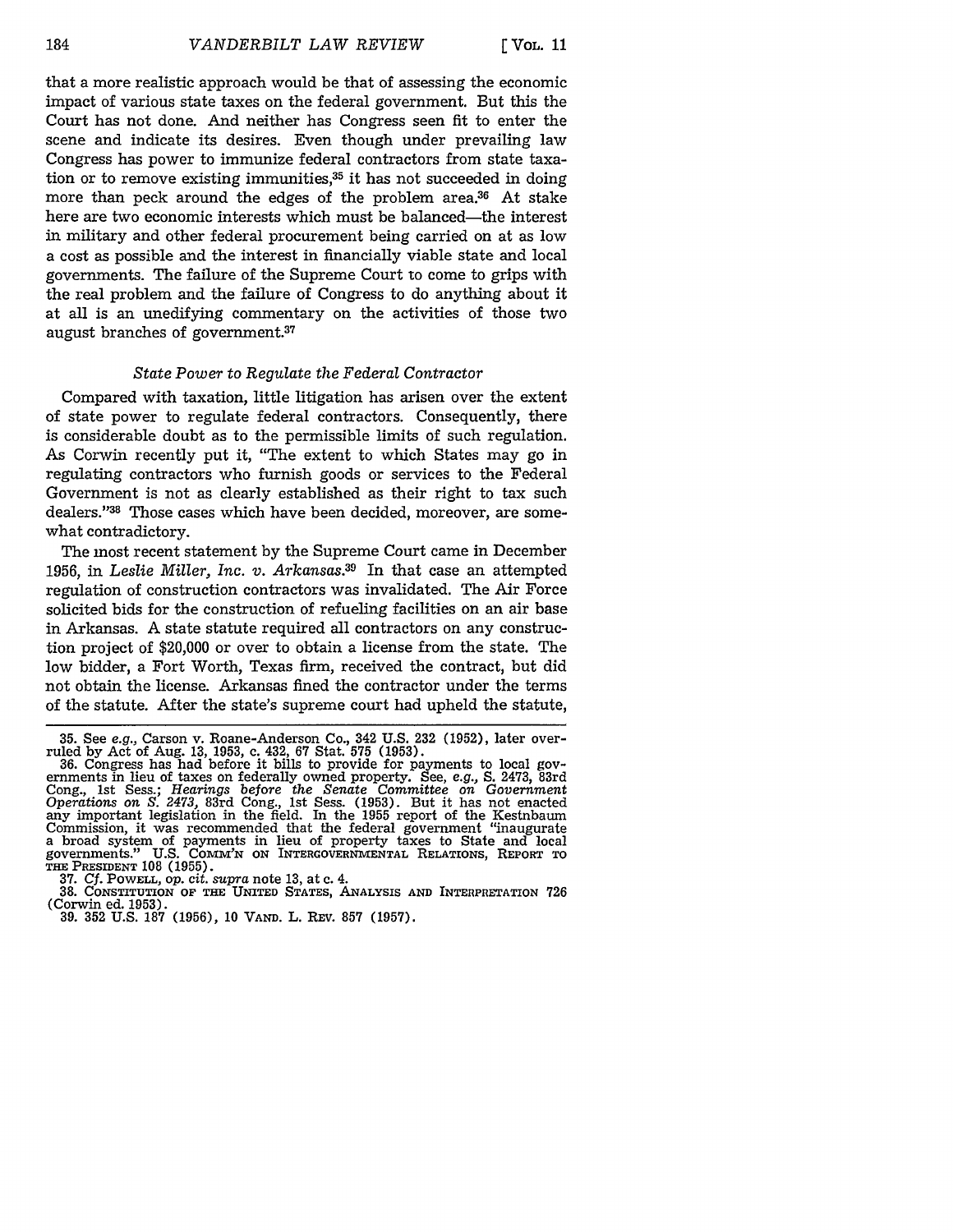resort by the contractor and the Air Force to the United States Supreme Court brought a reversal and invalidation of the licensing requirement so far as it applied to federal projects. In a per curiam decision in which *Johnson v. Maryland40* was cited as controlling, the Court said:

Subjecting a federal contractor to the Arkansas contractor license requirement would give the State's licensing board a virtual power of review over the federal determination of "responsibility" [of bidders] and would thus frustrate the expressed federal policy of selecting the lowest responsible bidder.41

The principle of federal supremacy was the controlling factor.

To that decision three other cases should be compared. In Penn *Dairies, Inc. v. Milk Control Comm'n42* a Pennsylvania statute regulating the price of milk being sold to the Army was upheld. The fact that an economic burden was passed on to the federal government did not taint the regulation by the state. The Court relied principally on the notion that a valid local interest was being pursued at the cost of only slight interference with a federal activity. A balance of the interests involved was struck in favor of local regulation. A companion case, *Pacific Coast Dairy, Inc. v. Dep't* of *Agriculture,43* reached a somewhat different result, but should not be thought to be contradictory. In it, the Court struck down a state attempt to set milk prices in sales to the military because the sale and delivery took place on a federal enclave. And in *James Stewart & Co. v. Sadrakula,* a New York safety requirement for electrical wiring was upheld in its application to a federal contractor.

Based on the four cases just mentioned-evidence too sparse to formulate more than tentative conclusions—it would appear that a state regulation of a federal contractor will be upheld when the degree of interference is relatively slight as compared to the interest being served by the state action. Thus, in the *Leslie Miller* case the interference was major (in effect, substituting state judgment for federal in choice of contractor) while the local interest was comparatively insignificant. (Left unstated, but perhaps present, was the view that the Arkansas statute in that case could have been looked upon as an attempt to favor local business interests at the expense of out-of-state firms. Such a "balkanizing" policy could scarcely have

44. 309 U.S. 94 (1940).

<sup>40. 254</sup> U.S. 51 (1920). The most that can be said about using the *Johnson* case as controlling authority is that it is irrelevant. The factual situations of the two cases are not even remotely similar. The per curiam opinion by the Court leaves, as do many of the recent opinions by various justices, much to be desired so far as clarity is concerned.

<sup>41. 352</sup> U.S. at 190.

<sup>42. 318</sup> U.S. 261 (1943).

<sup>43. 318</sup> U.S. 285 (1943).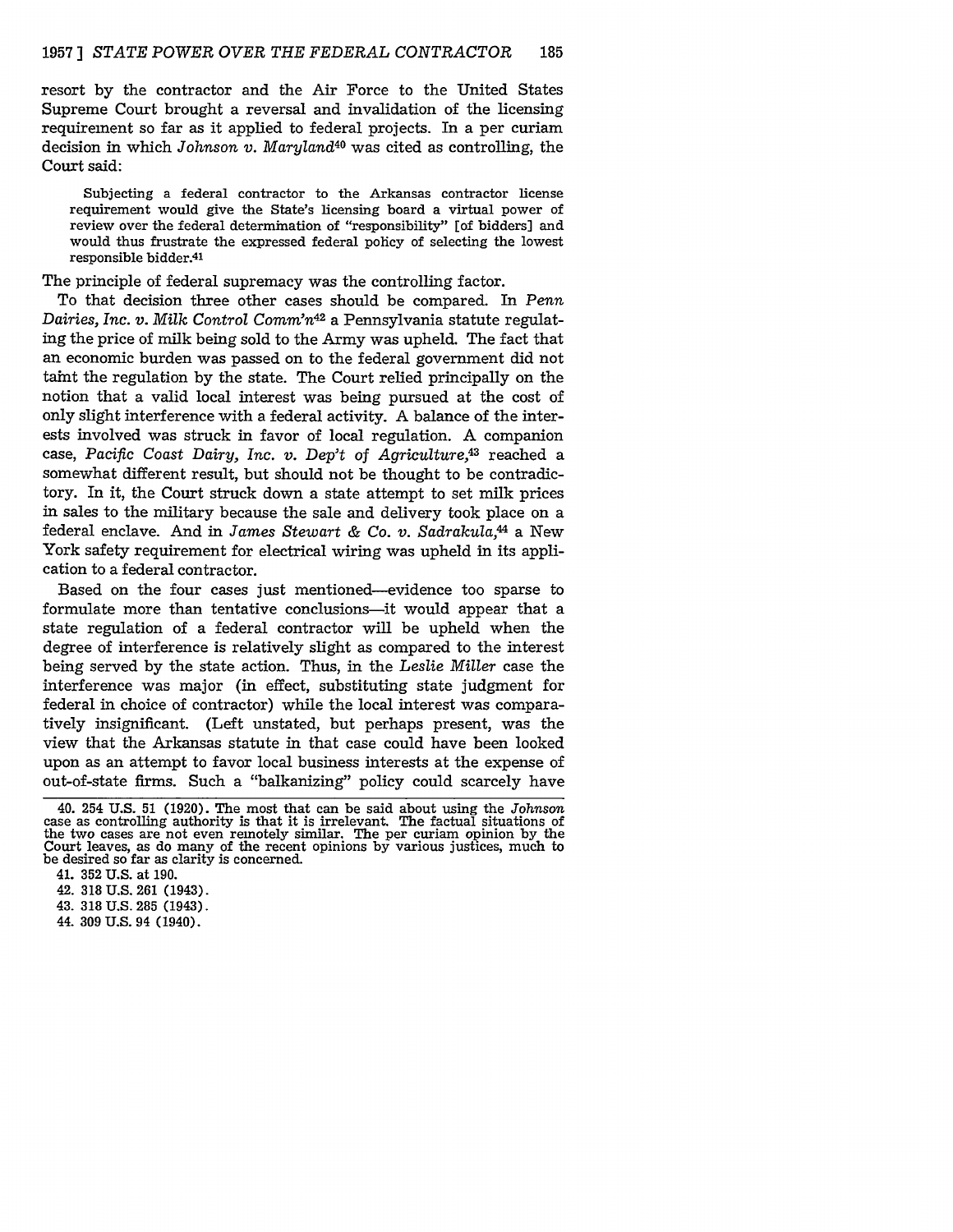$\sqrt{\frac{V}{L}}$ 

been viewed with favor by the Supreme Court.) And in the milk-price cases, the added economic burden on the federal government is slight viewed against the state interest being protected. The same may be said for the Sadrakula case. The end result may well be a "substantial burden" test of the permissible limits of state regulation of federal contractors. Under that test, any regulation of a private enterprise which substantially interferes with a federal function would be stricken. Under such a test the Supreme Court is engaging in an interest-balancing endeavor, rather than mechanically applying concepts.

Whether that conclusion is valid or not may well be determined by the decision in a case now pending before the United States Supreme Court: *United States v. Public Utilities Commn.45* At issue is a 1955 amendment to the state's Public Utilities Code. This amendment<sup>46</sup> changed the former policy of special treatment of truck shipments of United States property by providing that "the Commission may permit common carriers to transport property at reduced rates for the United States **...** to such extent and subject to such conditions as it may consider just and reasonable." Contesting the validity of this amendment on the dual grounds of an unreasonable and unnecessary burden on the federal government and also of an unreasonable burden on interstate commerce, the United States prevailed before a three judge federal court. The court agreed on the former ground and did not find it necessary to rule on the latter. It invoked General Nathan Bedford Forrest's oft-quoted admonition "To git thar fustest with the mostest men" and concluded that the amendment was "invalid, void and of no effect, as contravening the provisions of the United States Constitution relating to the national defense..."47

Were this a case where state regulation would merely add a rather small pecuniary burden on the federal government little doubt exists that the regulation would be upheld by the Supreme Court. The *Penn Dairies* case would be directly in point. But the government has treated it as more than that. All stops were pulled out by the military departments before the district court. Invoked, in addition to the shade of General Forrest, was the horrible possibility that state regulation would end in "an administrative *morass* out of which we would never fight our way, [and] *we would never win the war!"48* (Left unmentioned was what war the court had in mind.) Also, the problem of maintaining the security of secret military goods was raised, in addition to the view that state regulation would greatly add to the cost of transportation. An array of high-ranking officers appeared as wit-

48. *Id.* at 176.

<sup>45. 141</sup> F. Supp. 168 (N.D. Cal. 1956). For a contrary result see Hughes<br>Transportation v. United States, 128 Ct. Cl. 221, 121 F. Supp. 212 (1954).<br>46. CAL. PUB. UTIL. CODE ANN. § 53 (Deering, Supp. 1957).<br>47. 141 F. Supp.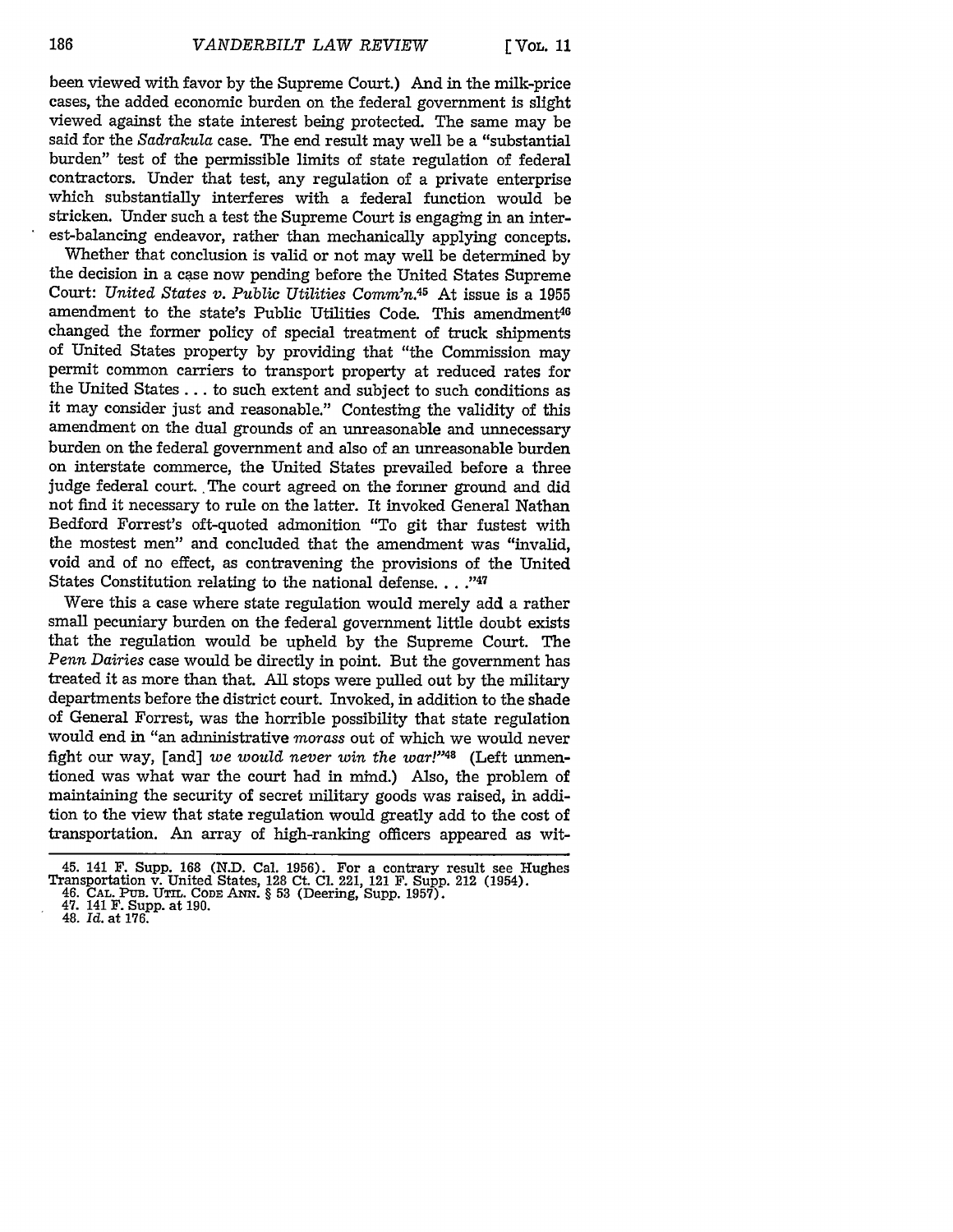nesses, all testifying to the chaos which they envisaged would result from enforcement of the state law. All of these representations were accepted by the court, which seemingly was overwhelmed by the display of military officialdom and the graciousness of the officers even to appear in court. Judge Lemmon's rather florid opinion ended on the following note:

In a dictatorship, the warlords do not even demand-much less *request-* authority to negotiate with private parties for the supply of their war needs. Autocrats take what they want!

It is therefore a heartening spectacle, in a constitutional democracy, to see a group of military men, speaking for the sovereign itself, appear in a civil court to plead to be allowed to carry out their constitutional functions **by** being permitted to contract freely with privately owned carriers to supply the government's transportation needs.49

Vhether such an array of military brass using similar arguments would also overawe and persuade the United States Supreme Court remains to be seen. Recent Court decisions indicate that present-day justices are able to place hyperbole in its proper perspective. Accordingly, it is likely that the Court will weigh the greater, albeit slight, added burden to the federal activity against the state's interest in the regulation of common carriers. In striking a balance between the two, whatever the result may be, the Court will have the opportunity to clarify some of the present doubt about the extent of permissible regulation of federal contractors.

If the California statute is invalidated, it will not necessarily mean that all state action setting prices for federal contractors, as a part of a greater regulatory scheme encompassing all similar business interests within the state, will also be invalid. State rate regulation of intrastate shipments of government property could continue to be valid. The crux of the opposition to California's statute seems to be, not the added cost to the military departments, but the possibility that additional, though unknown (and repudiated by California officials), regulation could take place. California's law seeks to empower the Public Utilities Commission to "impose such conditions as it may consider just and necessary." (Unless additional conditions are in fact imposed, conditions which could be called an undue or substantial burden, would the statute be invalid? Probably not, for it is not the statute as written, but as administered, which is important. The mere existence of a possible threat, a possibility which may never eventuate, is not by itself sufficient to allow challenge of its constitutionality.) **50** Other state statutes which seek merely to require that carriers

<sup>49.</sup> *Id.* at 190. The charitable view to take of Judge Lemmon's opinion is that, as the quotation indicates, he is begging the question before the court. **50.** Otherwise, a judicial decision would be an advisory opinion, something federal courts do not render.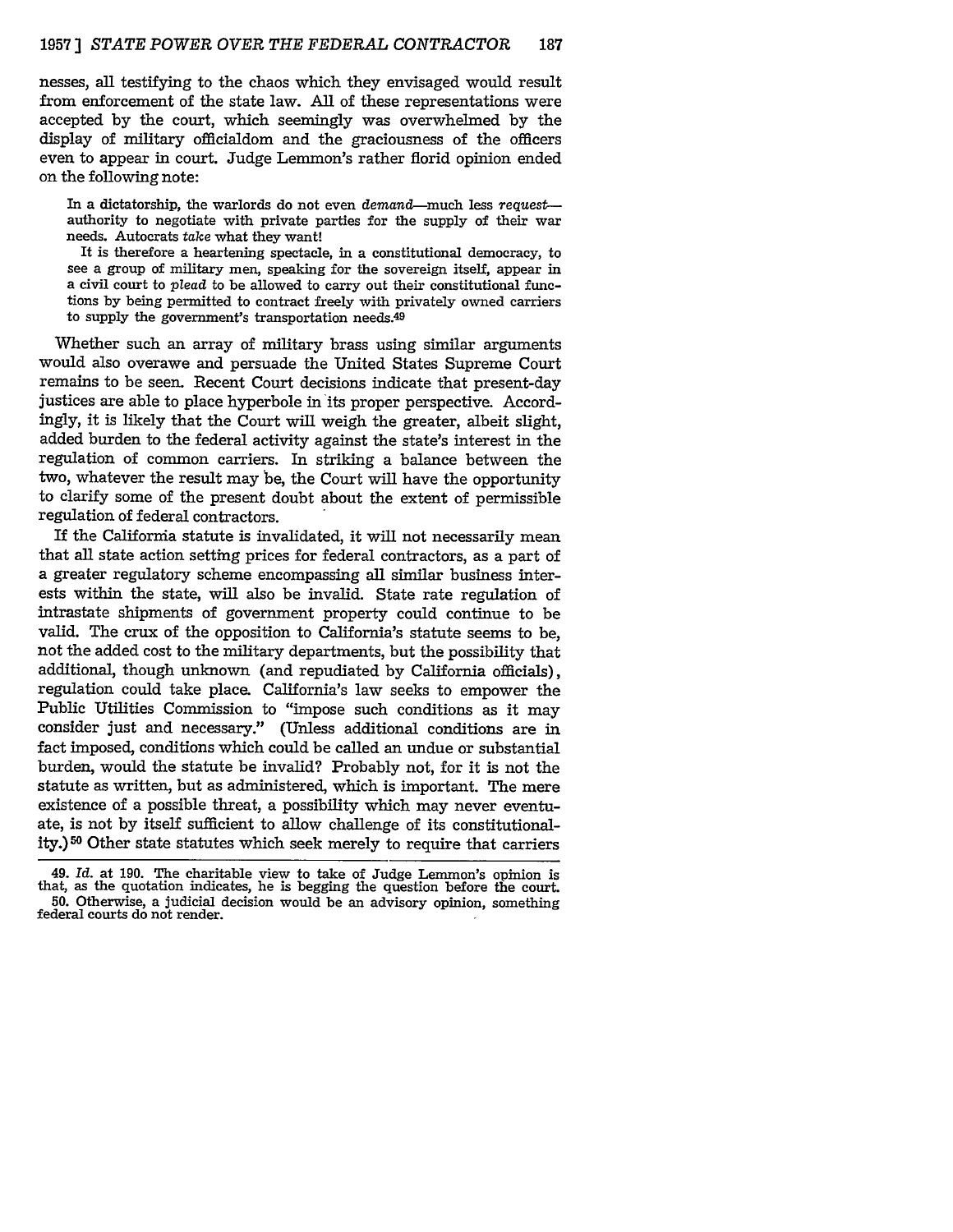must haul for all at the same rate would not necessarily come within a decision invalidating California's statute. Georgia, for example, has a statute<sup>51</sup> which does not mention the federal government; in the administration of this statute, the state officials seek to have the federal government treated identically with other contractors for intrastate shipments of goods. Although the Comptroller General of the United States thought otherwise, this could easily be held to be distinguishable from the California case.<sup>52</sup>

In any event, here is a problem area in need of some clarification. So long as the national government and its activities occupied only a minor role in American life, there was little need to establish the status of the federal contractor vis-a-vis state governments. But when, as is now the case, the federal government makes continuing major interventions into the marketplace, it has become important that the status of the federal contractor become clear. It would be desirable from three standpoints—the federal procurement officer, the state officials, and the contractor himself-to know how far a state can go in regulating the federal contractor, as well as how far the state can go in taxing that contractor.

Here, again, Congress has undoubted power to step in and set the matter straight. But again, Congress has been even more reluctant to do so than in the taxation field. At stake here is not the financial burdens involved in the problem of state taxation of federal contractors, but of balancing the state's exercise of its police powers with

It is worthy of mention that such a decision does not render a state powerless. For example, the Georgia Public Service Commission retaliated to the Comptroller General's decision by ordering a trucker to show cause why his certificate of convenience of necessity should not be revoked for failure to comply with the Georgia law setting rates for truck shipments. The trucker had bid on a Navy contract for the shipment of household goods at rates other than those prescribed by the Public Service Commission. The Com-mission suspended the trucker's certificate until it was demonstrated that violations had ceased. Rule Nisi Against Flanigan The Moving Man, Inc., File No. MCA-8789, Docket No. 1134-M, Ga., May 20, 1957. It would seem, thus, that the federal government may, in some instances at least, find itself unable to enter into any contracts for some required services unless it is willing to dispense with its price competition policies.

It is also noteworthy that the Hoover Commission recommended that the practice of hauling federal property free or at reduced rates in interstate<br>commerce be eliminated. See U.S. COMM'N ON ORGANIZATION OF THE EX-<br>ECUTIVE BRANCH OF THE GOVERNMENT, SUBCOMMITTEE REPORT ON TRANSPORTA-<br>TION 31-55 Report on Transportation c. VIII) reads in part as follows: "That the National Transportation Policy, as set forth in the Interstate Commerce Act, the Civil Aeronautics Act and the Merchant Marine Act, be studied and revised by the Congress to make it more definite and detailed. When this is done the Government in its capacity as a user of transportation should conform to that policy with respect to its commercial-type traffic." *Id.* at 96.

**<sup>51.</sup>** GA. **CODE** ANN. § 68-614 **(1957).**

<sup>52.</sup> In Decision B-128238, 36 Comp. Gen. 218 (Sept. 18, **1956),** the Comptroller General cited the California case as controlling the question of whether a state may set rates for the intrastate truck shipments of federal property.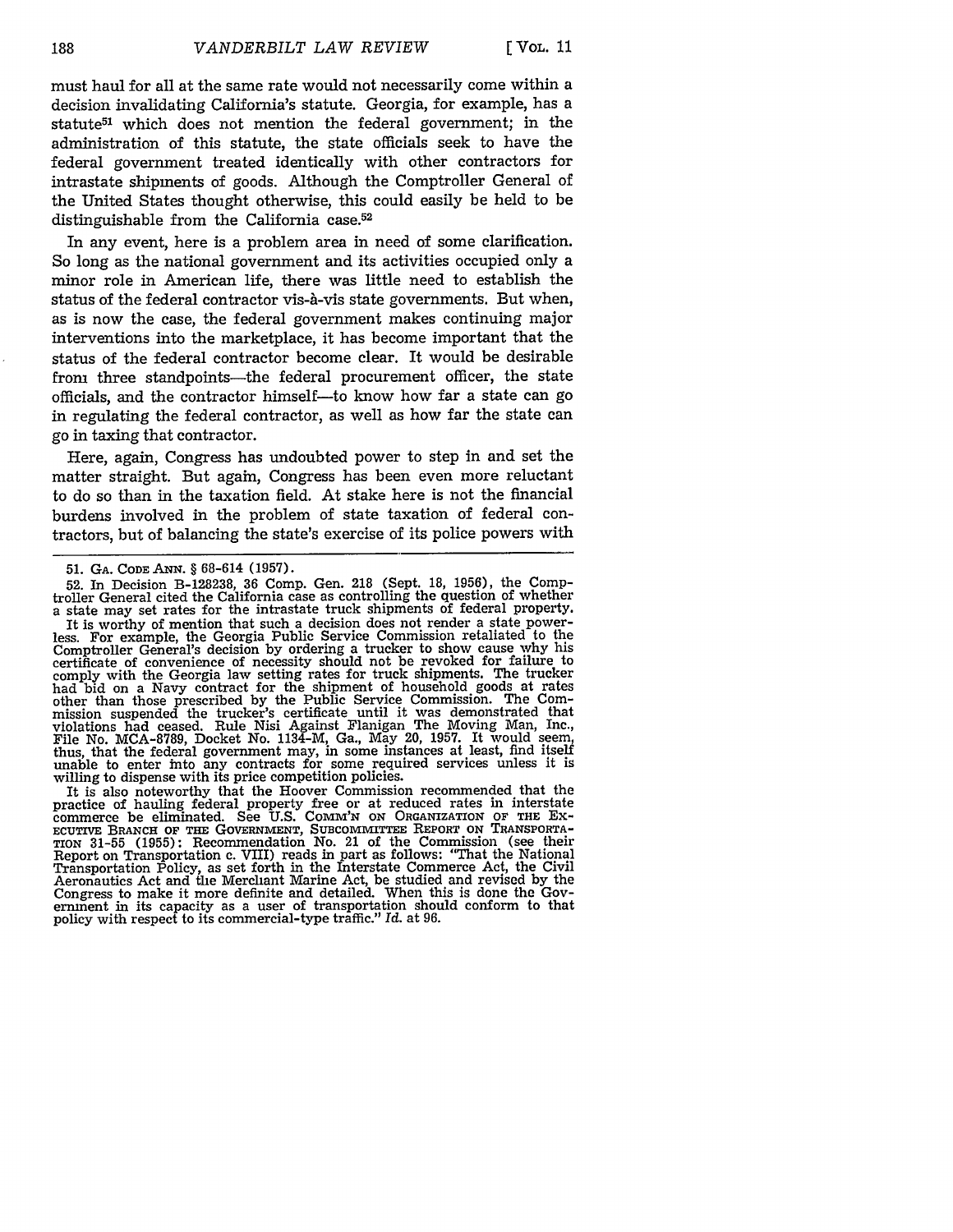the interest in the unfettered operation of national governmental activities.

#### SOME CONCLUDING OBSERVATIONS

It was recently maintained that "the increasing participation of public authority in contracts creates the wider and as yet generally unexplored problem of the dual function of the state, as a superior and as an equal."<sup>53</sup> The position of the federal government as a contractor is in need of clarification, both with regard to its position vis-Avis the contractors themselves and with regard to whether the traditional immunities of the federal system will be held to apply to its contractors. Much of the law applicable to federal contracts is not yet settled; much of it is in the process of formation, drawing varying  $interpretations.<sup>54</sup>$ 

The organ of government in the best position to accomplish this job of clarification is Congress. But it is improbable that it will be so done. Congress has shown little interest in wanting to deal comprehensively with the problem or with any of its facets.<sup>55</sup> Left, accordingly, to the judiciary will be the problem of establishing doctrinal categories at such times as the accident of litigation has brought a sufficient number of diverse factual situations before the courts. When the job is being done—ultimately by the Supreme Court—no doubt one of the chief motivations will be considerations of federalism, the notions of the proper sphere of activity for the two systems of government. Certainly no major departure from the historical doctrinal pattern can be forecast. However, it is entirely possible that some regulation, as well as some taxation, of federal contractors by the states will be upheld. The contractor will probably have to obtain local licenses,<sup>56</sup> and may well be subject to some price regulation.

**53.** FRIEDMANN, LAW **AND SOCIAL CHANGE IN** CONTEMPORARY BRITAIN *44*

**(1951).** 54. See Pasley, *The Interpretation of Government Contracts: A Plea For Better Understanding,* 25 FORDHAm L. **REV.** 211 (1956).

ing the essentials of a viable system of dual federalism are some Supreme<br>Court Justices—for example, Justice Frankfurter, who in some of his opinions<br>displays concern for the maintenance of such a system—and some academic Section of the power to do<br>much about establishing and maintaining such a system. Congressmen<br>elected from local districts and even state governors have not been particularly<br>interested in doing anything significant about speeches to the contrary. In this regard the reaction of state .governors to President Eisenhower's proposal in June 1957 to return some federal power to the states is instructive. See note 58, *infra.*

56. Compare the recent decision in Public Housing Administration v. Bristol Township, 146 F. Supp. 859 (E.D. Pa. 1957) (upholding state requirement of license for federal contractor on a housing project) *with* Decision B-131556 of the Comptroller General of the United States, rendered May **27,** 1957, 25 U.S.L. **WEEK** 2587 (June 11, 1957) (no state license required for construction contract at an Air Force base in California, the decision being based on the *Leslie Miller* case).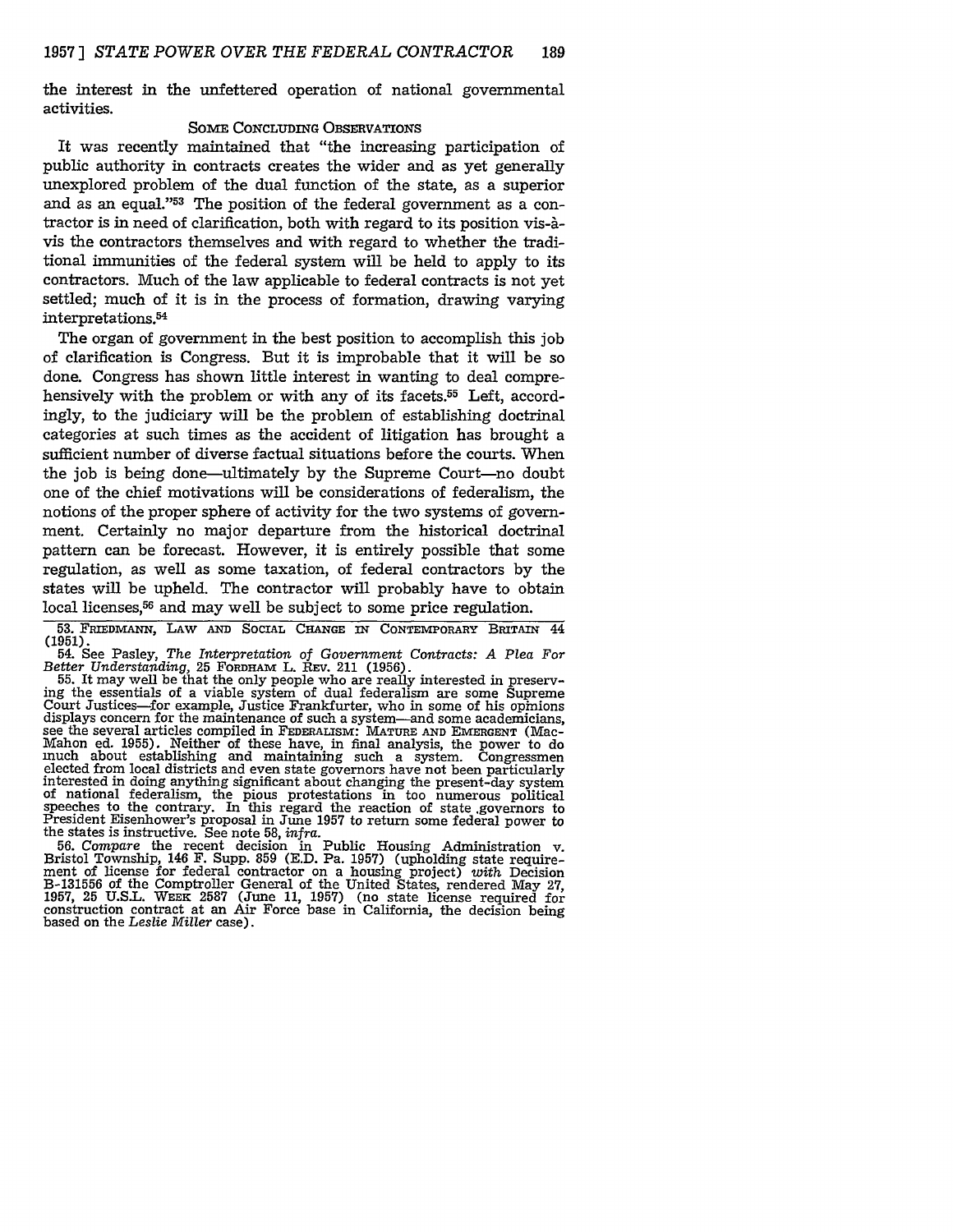[ VOL. **11**

For the state governments, the **job** would be that of building as compelling a case as is possible for the necessity of overall state regulation to protect important local interests. In addition to that, there is the opportunity for the legal craftsman to help the Supreme Court steer its way out of the conceptual paths it has gotten itself into. This would be true for both taxation and regulation. More than conceptualism is involved here: the use of concepts hides the real policy choices to be made. And so long as Congress retains the power, under the principle of federal supremacy, to protect any federal activity, Chief Justice Marshall's dictum that the power to tax is the power to destroy has little validity. Moreover, as was recently stated, "Today... this original concept [enunciated by Marshall] is now available as a tool for the former potential victim to throttle the former potential destroyer."<sup>57</sup> Even under a conceptual approach, it may be possible to avoid-the impact of the legal incidence test of taxation of federal property by creating persuasive arguments to show that a taxable interest in federally-owned property rests in the possessor (the contractor) of the property.

Taxation and regulation, although dealt with together in the cases, may possibly end with differing results. It is easily provable that states have a valid interest in additional revenue to come from the federal contractor; and it is true that the burden of such taxes would at most be economic. The states provide services for the contractorsfire protection, police protection, schools for the employees, and so on-which are benefits conferred on the contractor. It is equitable that the state be in turn reimbursed for these services **by** the recipients of the benefits. A compelling case can be constructed for more taxation, a case which in essence would look for the preservation of strong local governments.<sup>58</sup> The fiscal requirements of the states would not be satisfied **by** allowing for more taxation of federal contracting activities, but it would be at least a step in that direction.

**57.** Statement **by** Congressman D'Ewart of Montana, appearing in Report on Taxes and Other In-lieu Payments on Federal Property VII (report pre-<br>pared by LEGISLATIVE REFERENCE SERVICE, LIBRARY OF CONGRESS, under title of<br>FEDERAL LAND OWNERSHIP AND THE PUBLIC LAND LAWS, 83d Cong., 2d Sess. 1954).<br>
58. In an address at the Conference of State Governors on June 24, 1957,

Desident Eisenhower challenged the states to reassert their traditional powers.<br>and responsibilities. See N.Y. Times, June 25, 1957, p. 16, col. 2. This was<br>essentially a call for both "states' rights" and "states' respons reception the President received was lukewarm at best, the governors displaying a remarkable lack of interest in shouldering more responsibilities. Apparently some of them were horrified that anyone, least of all the President, would take their speeches about "states' rights" seriously.

Nevertheless, there are values for the preservation of which a viable system of dual federalism may be the best vehicle. See, in this regard, WHITE<br>THE STATES AND THE NATION (1953); ANDERSON, THE NATION AND THE STATES<br>RIVALS OR PARTNERS? (1955); Freund, Federalism in America, 10 PERSPECTIVES